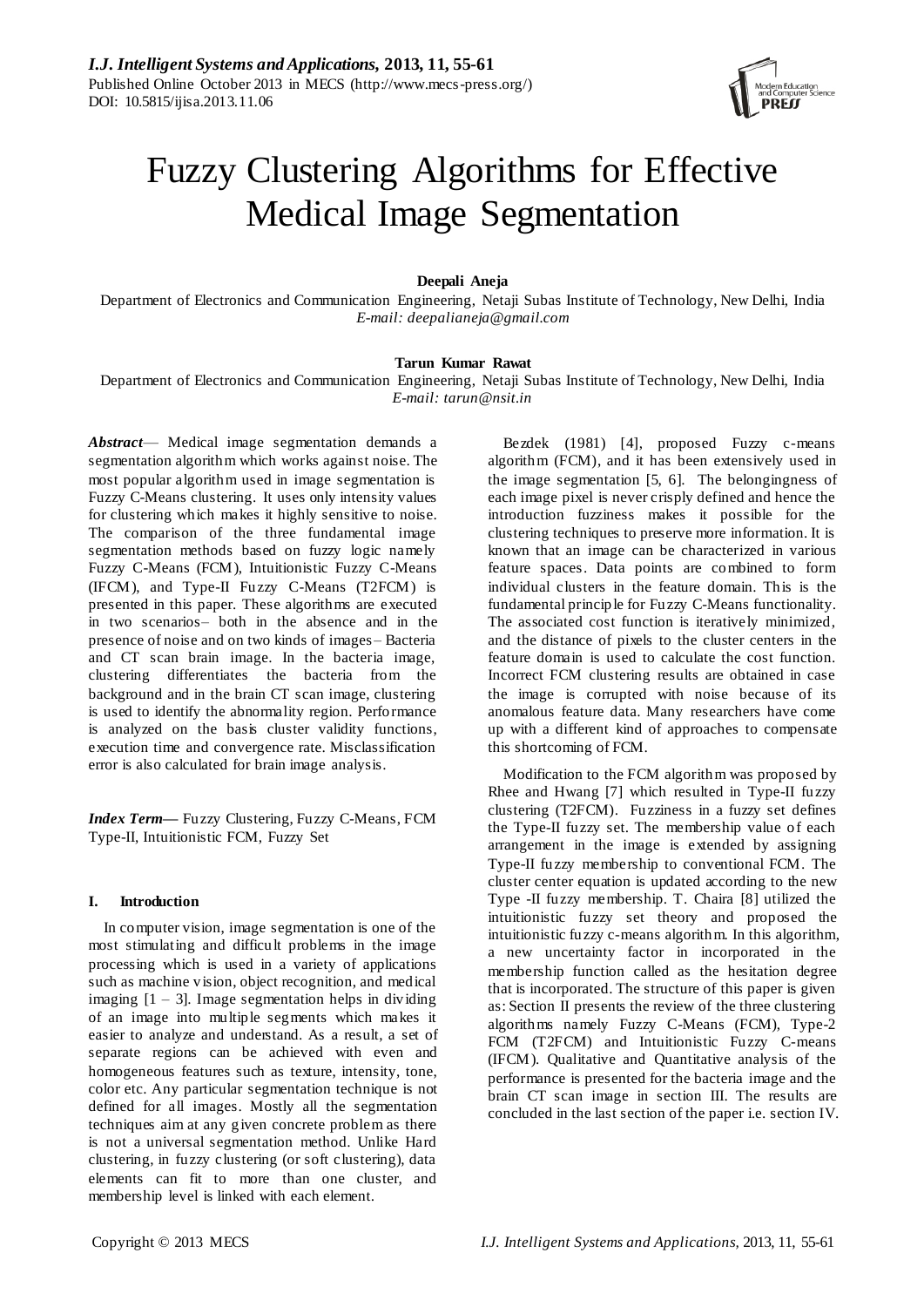## **II. Review of Algorithms**

The image is converted into a data-set of pixels which is denoted by 'Y', where  $Y = \{y_1, y_2, y_3...\ y_n\}.$ This specifies that an image with pixels in Ndimensional space has to be partitioned into 'r' clusters. These algorithms are based on the distance  $(d_{\text{in}})$ between the centroid of the cluster  $(v_i)$  and the particular pixel  $(y_p)$ .

#### **2.1 The Fuzzy C-Means Algorithm**

FCM [4] is the standard fuzzy clustering algorithm. The assumption made in this technique is the prior knowledge of the number of clusters 'r'. The distance  $d_{ip} = ||y_p - v_i||$  represents how far is pixel  $y_p$  from the cluster center  $v_i$ . The membership of pixel ' $y_p$ ' in the  $i<sup>th</sup>$  cluster is represented as  $u<sub>ip</sub>$ . It is defined as:

$$
\sum_{i=1}^{r} u_{ip} = 1; \ p = 1, 2, \dots, n
$$
 (1)

The membership function gives the probability that a pixel belongs to a specific cluster. In this algorithm, the probability is based solely on the distance between the individual cluster center and the pixel in the feature domain. When the location of a new cluster center is updated, the degree of membership depicts how much each pattern contributes in adjusting the new cluster center location. A constant 'q' is defined as the controlling factor for the fuzziness of the resulting partition. It is also referred as the fuzzifier.

The membership function and cluster centers are updated as:

$$
u_{ip} = \frac{1}{\sum_{j=1}^{r} \left(\frac{d_{ip}}{d_{jp}}\right)^{\frac{2}{q-1}}} \ \forall \ p, i
$$
 (2)

where  $1 \le i \le r$ ;  $1 \le p \le n$ 

and

$$
v_i = \frac{\sum_{p=1}^{n} (u_{ip}^q y_p)}{\sum_{p=1}^{n} (u_{ip}^q)} \quad \forall \quad i
$$
 (3)

The goal is to minimize the objective function  $(J_{\text{FCM}})$ as follows:

$$
J_{FCM} = \sum_{i=1}^{r} \sum_{p=1}^{n} u_{ip}^{q} d_{ip}^{2}
$$
 (4)

Generally used feature used in image clustering is the gray-level value or the intensity of the pixel. The assignment of the membership values depends on the distance between the pixel point and the cluster centroid. To minimize the cost function for FCM, low membership values are assigned when the point is far from the centroid and vice versa. In order to achieve that,  $J_{FCM}$  (U,V) is iteratively updated with the continuous update of the membership function and the cluster center, until  $|U^{(z+1)} - U^{(z)}| \leq \beta$ , where 'z' represents the number of iterations.

FCM works well for the noiseless images, but if the image is distorted or noisy then it misclassifies noisy pixels. This drawback of misclassification is the pixel intensity based calculation.

#### **2.2 The Type-2 Fuzzy C-Means (T2FCM)**

The next approach after FCM was to focus on the estimation of cluster centers to converge to a more desirable location even in the presence of noise. Rhee and Hwang [7] extended the straight FCM membership values to Type-II FCM. In this algorithm, membership function is assigned to each membership value of FCM. A modified Type-II membership is derived as:

$$
a_{ip} = u_{ip} - \frac{1 - u_{ip}}{2} \tag{5}
$$

where  $a_{ip}$  is the Type-II and  $u_{ip}$  is the Type-I fuzzy membership. The equation for the centroid of the cluster remained unchanged. Updating the cluster center is obtained by substituting (5) in (3) as shown:

$$
v_i = \frac{\sum_{p=1}^{n} (a_{ip})^q y_p}{\sum_{p=1}^{n} (a_{ip})^q}
$$
 (6)

An improved typicality can be seen in the Type-II membership values because Type-II cluster centers tend to have more appropriate locations than the Type-I cluster centers in noise corrupted images. This happens due the decline in the contribution of the pattern of pixels to any given cluster that has low memberships. The algorithm continues till a point where the previous membership and the updated membership agree as:

$$
max_{ip}|a_{ip}^{new} - a_{ip}^{prev}| < \beta,
$$

 $β$  is a user defined value.

Hence the only difference between the Type-II and Type-I is given by (6). Similar to FCM, the cost function has to be minimized, and the cluster center is updated at every iteration. Type-II FCM has been effective for data sets like diamond and square, but when the application comes to complex patterns and images, it fails.

Copyright © 2013 MECS *I.J. Intelligent Systems and Applications,* 2013, 11, 55-61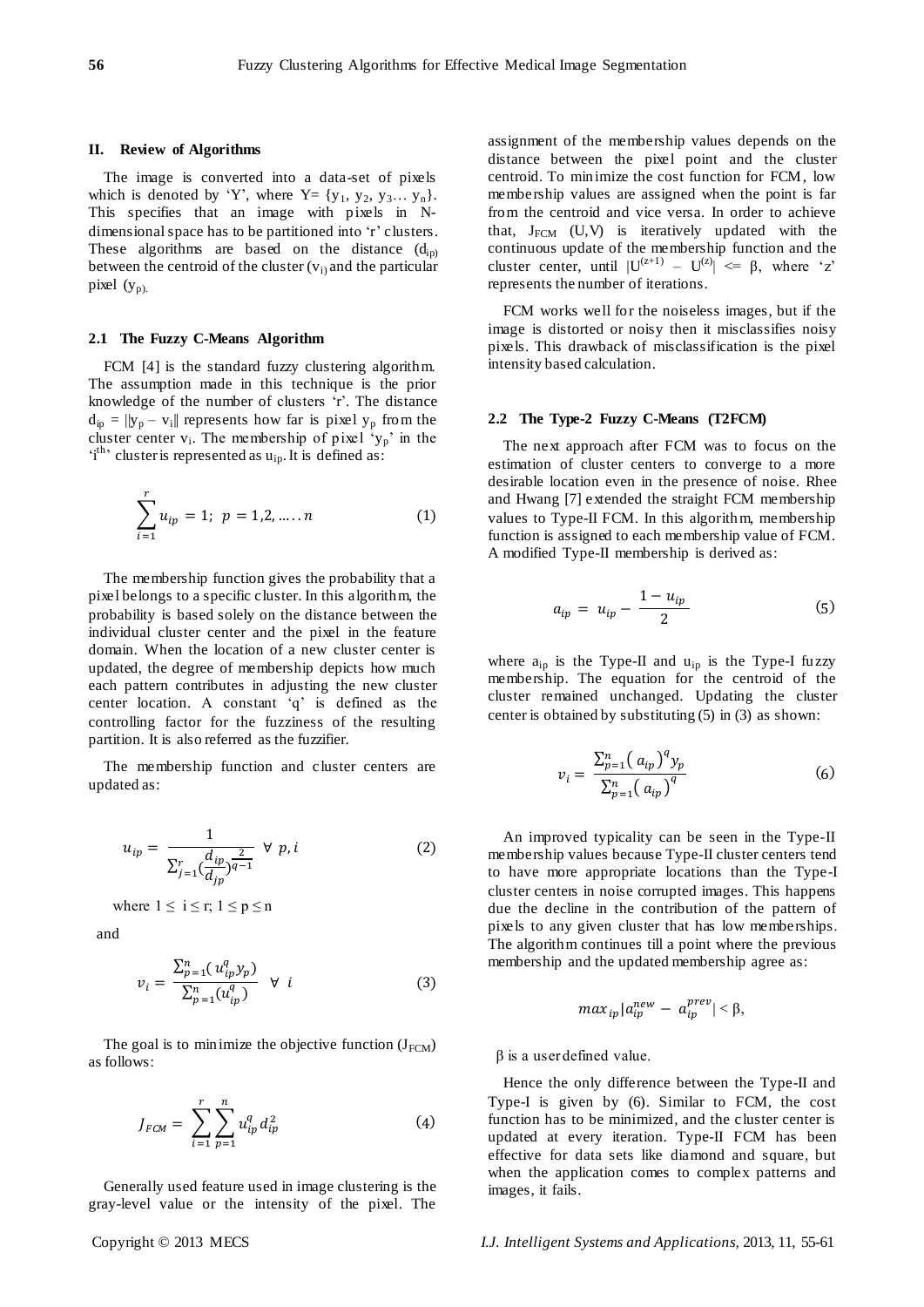## **2.3 Intuitionistic Fuzzy C-Means (IFCM)**

In case of digital images, it can't be accurately defined which pixel belongs to exactly which cluster. There is some kind of hesitation related to the definition of the membership function. This idea lead to the idea of the higher fuzzy set by Atanassov in 1983 [8] called as intuitionistic fuzzy set.

IFCM [9] objective function is derived from two basic terms: (i) Intuitionistic fuzzy set based objective function and (ii) new intuitionistic fuzzy entropy (IFE). The new IFCM objective function is defined as:

$$
J_{IFCM} = \sum_{i=1}^{r} \sum_{p=1}^{n} u_{ip}^{q} d_{ip}^{2} + \sum_{i=1}^{r} \pi_{i}^{*} e^{1-\pi_{i}^{*}}
$$
 (7)

The advanced intuitionistic membership function has an additional component to incorporation the indecisiveness. It is defined as:

 $u_{ip}^* = u_{ip} + \pi_{ip}$ , where  $u_{ip}^*$  denotes the intuitionistic fuzzy and  $u_{in}$  is the conventional FCM membership function. It denotes the probability of the p<sup>th</sup> data in the i<sup>th</sup> class.

 $\pi_{ip}$  is hesitation factor, which is given as:

$$
\pi_{ip} = 1 - u_{ip} - (1 - u_{ip}{}^{\alpha})^{1/\alpha} \tag{8}
$$

and

$$
\pi_i^* = \frac{1}{N} \sum_{p=1}^n \pi_{ip}, \qquad p \in [1, N] \tag{9}
$$

Intuitionistic fuzzy entropy (IFE) constitutes the second term in the objective function. Its addition is done to make sure the maximization the good points in the class and minimizing the entropy of the histogram of an image is the goal.

Cluster centers are modified as:

$$
v_i = \frac{\sum_{p=1}^{n} u_{ip}^* y_p}{\sum_{p=1}^{n} u_{ip}^*}
$$
 (10)

The membership matrix and the cluster center are updated with every iteration. The algorithm terminates when the updated membership and the previous membership agree to the following condition:

i.e. 
$$
max_{ip} |U_{ip}^{*new} - U_{ip}^{*prev}| < \beta
$$
,

 $β$  is a user defined value.

### **III. Simulations & Results**

Simulation is done using MATLAB v. 7.0 on the computer with the specifications – Intel® Core™ 2DUO CPU T7250@2.00 GHz and 3.45GB of RAM. We have assumed the value of  $\beta = 0.002$ ,  $\alpha = 0.85$ , q=2 according to the most common choice for clustering. Also, assumption is made for the total number of iterations as 200.

Two kinds of analysis is performed - Qualitative and quantitative and shown for both the images. The performance analysis parameters are chosen as in [10].

## **3.1 Bacteria Image**

The specification for the bacteria image considered for the experimentation is 120 x 142 x 3 pixels. The goal of the algorithm is to separate the bacteria from the background efficiently. Implementation of all three algorithms is done on both kinds of images – noiseless and corrupted with noise. Gaussian noise is introduced with 3% intensity and the image consists of two clusters. Various types of noises and levels of noise percentages have been experimented with images to show the performance of all the clustering algorithms [11]. Fig. 1(a) represents the original noiseless bacteria image, and the clustering outcome is shown in Fig 1(b)–(d) for three clustering methods FCM, T2FCM and IFCM respectively. Fig  $2(a)$  represents the noise corrupted bacteria image and Fig 2(b)–(d) represent results on the noisy image for three algorithms.



Fig. 1: (a) Bacteria original image, (b) FCM cluster, (c) Type-II FCM cluster, and (d) IFCM cluster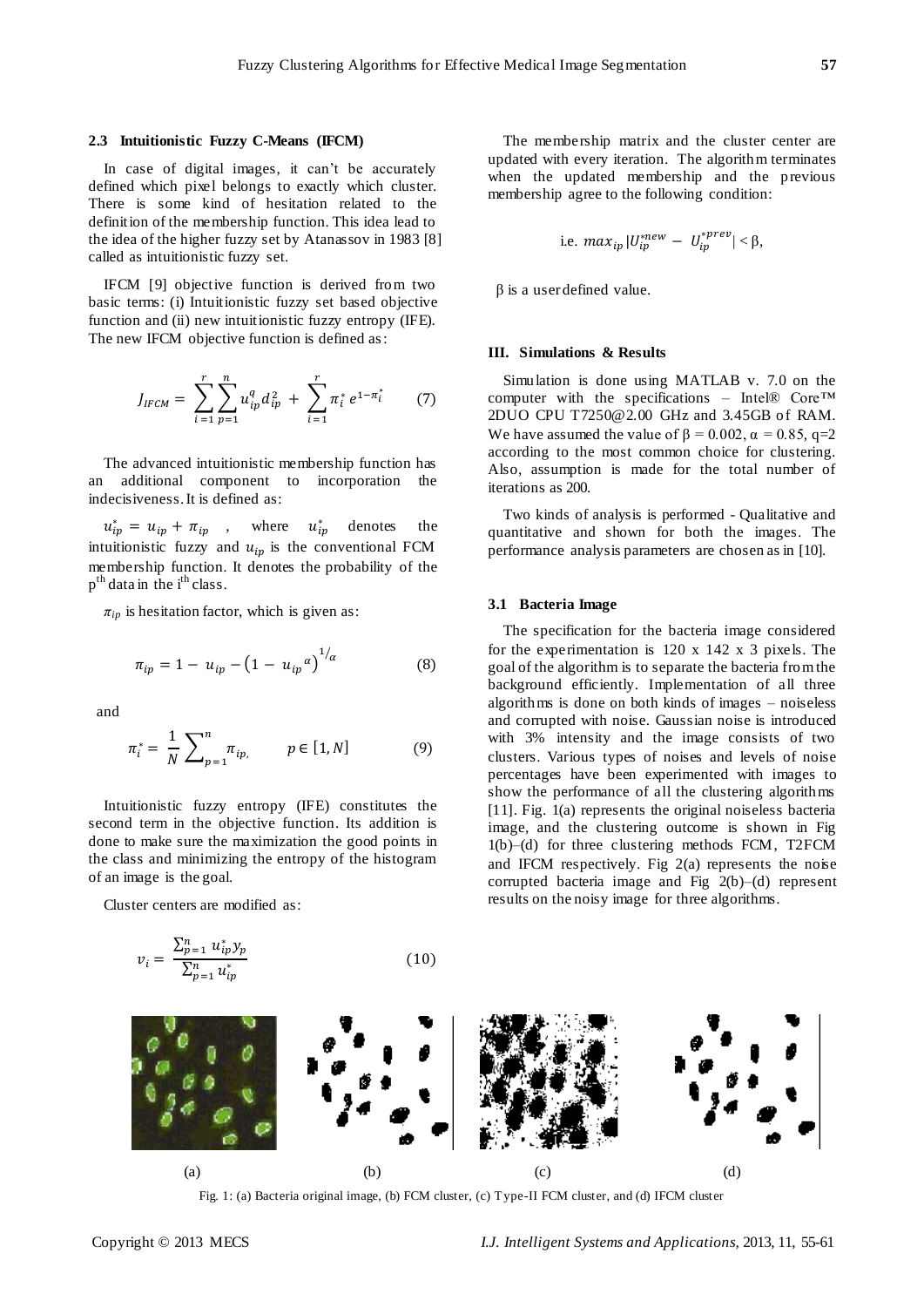

Fig. 2: (a) Bacteria noisy image, (b) FCM cluster, (c) Type-II FCM cluster, and (d) IFCM cluster

Noiseless image results depict the best performance for FCM algorithm and IFCM algorithms. T2FCM produces an image with blurred boundaries and augmented size of bacteria. In case of noise corrupted image, IFCM tops the result with removal of noise as well as retaining the boundaries of bacteria. T2FCM does better as compared to FCM in removal of noise, but at the cost of increased bacteria size.

#### **3.2 CT Scan Brain Clot Image**

A Brain CT scan image  $(242 \times 248 \times 3$  pixels) is considered with a hemorrhage/ clot as an application for fuzzy c-means clustering techniques. The image consists of four clusters, and our aim is to consider the cluster distinguishing the clot from the background. Analysis is done by simulating the algorithms on the poorly illuminated CT scan clot image represented in Fig 3(b). For comparison of the outcome, the ground truth image represented in Fig 3(a) is considered. From medical point of view, various components of the image are shown as the lateral ventricles, third ventricle and a blood clot (or a hemorrhage region). In case of Brain CT scan image, it can be shown and validated [8] that with  $\alpha \leq 0.5$ , the resultant images are not properly clustered. Performing the experiment at  $\alpha = 0.6$  (i.e.  $\alpha$  >

0.5), we get a binary thresholded image is obtained and with  $\alpha > 0.5$ , i.e. clustered images are obtained, but better results are obtained for increased value of  $\alpha$ = 0.7. After experimenting with various values of  $\alpha$ , to obtain the best result,  $\alpha = 0.85$  is used. The clustering results on the experimental image are shown in Fig  $3(c)$ -(e) for FCM, T2FCM and IFCM respectively. The aim is to detect the clot region with the matching size as given in the ground truth image. IFCM shows the best result with almost no noise and clear detection of the clot region. The area of the clot size is almost equal as that in the ground truth image. In case of FCM, the clot is detected, but with the reduced size. On the contrary, T2FCM identifies the clot with an increase in the clot size. The gray matter is noisier in FCM outcome than Type II FCM. IFCM not only shows a better detection, it also identifies the other regions clearly.

Hence, in the absence of noise, FCM stands first along with IFCM producing equivalent results. In case of noise corrupted image, IFCM shows the best clusters including both the parameters – size of the cluster and the removal of the noise. FCM fails in the presence of noise, whereas T2FCM gives unpredictable and erratic results with varying the particular region and the kind of image.



Fig. 3: (a) Ground truth image, (b) CT scan clot image, (c) FCM cluster, (d) T2FCM cluster, and (e) IFCM cluster

#### **3.3 Various parameters for performance**

#### *(i) Cluster Validity Functions*

In order to analyze the rationality of the result obtained after clustering, cluster validity functions are used. After the visual analysis in the previous section, we also calculated quantitative impact of clustering by using various cluster validity functions, to measure the accuracy.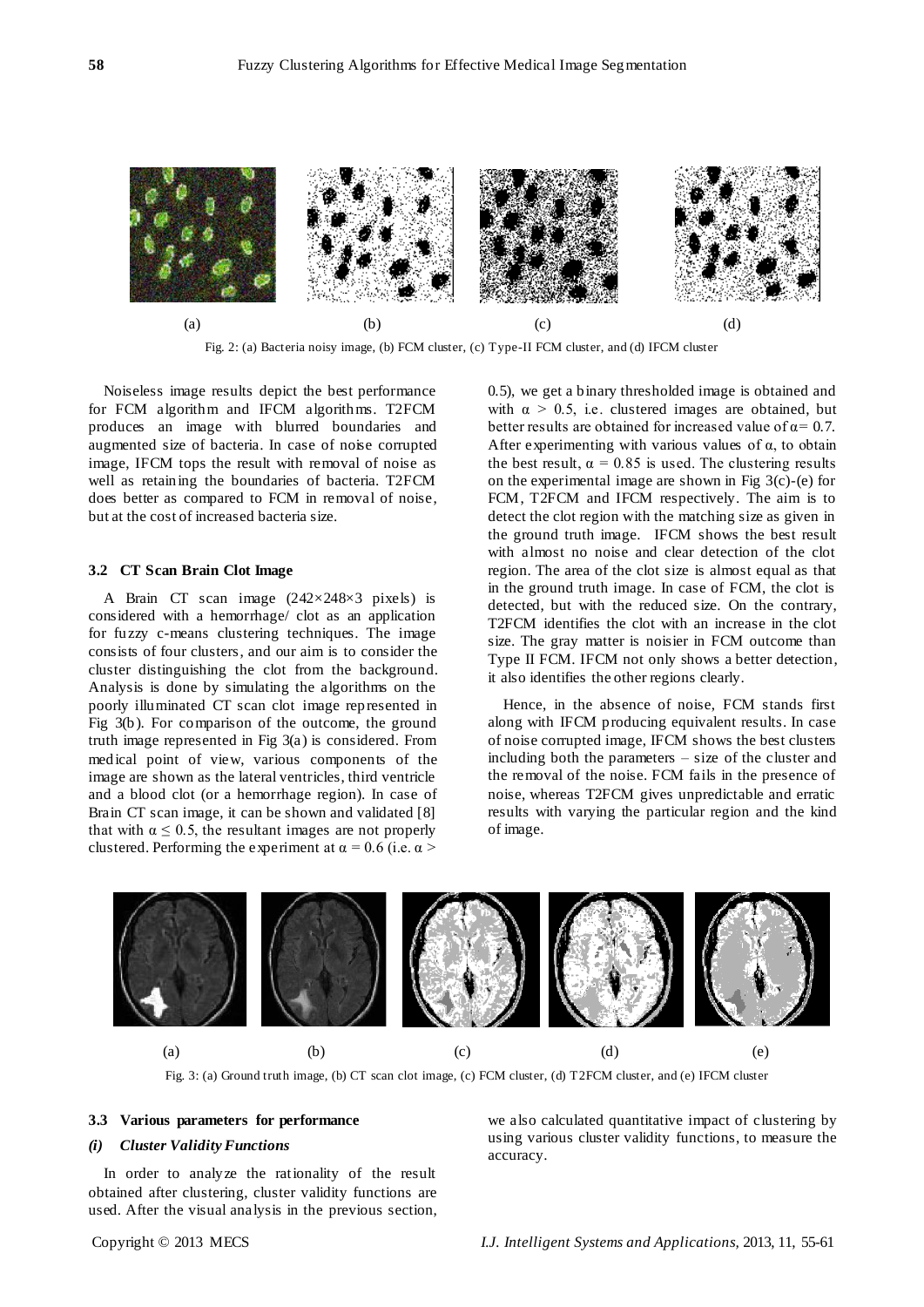Most commonly used validity functions are based on the fuzzy partition of the data set as they are simple and easy to implement. Out this group, we used two functions namely the feature structure and the fuzzy partition. The fuzzy partition comprises of two components namely partition coefficient [12] and partition entropy [13]. They are represented in (11) and (12). Partition coefficient should be greater and partition entropy should be lesser for the best clustering results.

$$
V_{pc}(U) = \sum_{i=1}^{n} \sum_{p=1}^{r} u_{pi}^{2}
$$
 (11)

$$
V_{pe}(U) = -\frac{1}{n} \left\{ \sum_{i=1}^{n} \sum_{p=1}^{r} [u_{pi} \log u_{pi}] \right\}
$$
 (12)

They do not incorporate the featuring attribute or property which is the main drawback with these two functions. To solve this issue, other feature based validity functions are used [14], [15]. They are Fukuyama-Sugeno and Xie-Beni shown in (13) and (14) respectively.

They are defined as:

$$
V_{fs} (U, V; Y) = \sum_{p=1}^{r} \sum_{i=1}^{n} u_{ip}^{q} (||y_{i} - v_{p}||^{2})
$$
  
-  $||v_{p} - \bar{v}||^{2})$   
where  $\bar{v} = \frac{1}{v} \sum_{p=1}^{r} v_{p}$  (13)

 $\frac{1}{r}\sum_{p=1}^{\infty}v$ 

 $V_{xb}$   $(U)$ 

$$
= -\frac{\sum_{p=1}^{r} \sum_{i=1}^{n} u_{pi}^{q} ||y_{i} - v_{p}||^{2}}{n * \left( \min_{p \neq j} \left\{ ||v_{p} - v_{j}||^{2} \right\} \right)}
$$
(14)

Either of  $V_{fs}$  or  $V_{xb}$  should be minimal, for good clustering results.

Performance comparison of FCM, T2FCM, and IFCM is shown in TABLE-I in terms of these four cluster validity functions.

Table I: Performance comparison of FCM, TYPE-II FCM, and IFCM in terms of Cluster Validity Functions

|                                | No. of clusters | Method             | The value of Validity functions |                   |                      |          |
|--------------------------------|-----------------|--------------------|---------------------------------|-------------------|----------------------|----------|
| Image                          |                 |                    | $V_{fs}$                        | $\mathbf{V_{pc}}$ | $\mathbf{V_{pe}}$    | $V_{xb}$ |
| <b>Noisy</b><br>Bacteria image | 2               | <b>FCM</b>         | 3804.9                          | 0.71965           | 0.44027              | 0.23954  |
|                                |                 | T <sub>2</sub> FCM | 1321.1                          | 0.4243            | $-0.13601 + 1.8024i$ | 0.50455  |
|                                |                 | <b>IFCM</b>        | 2214.3                          | 0.50007           | 0.6935               | 6636.2   |
| CT scan Brain<br>Clot image    | $\overline{4}$  | <b>FCM</b>         | $-23006$                        | 0.83285           | 0.30756              | 0.027236 |
|                                |                 | T <sub>2</sub> FCM | 12473                           | 2.3203            | $-0.48133 + 8.1794i$ | 15.853   |
|                                |                 | <b>IFCM</b>        | $-21869$                        | 0.83316           | 0.30872              | 0.21713  |

## *(ii) Execution time*

TABLE II shows the outcome for FCM, T2FCM and IFCM in terms of the convergence rate and the execution time. FCM technique has least execution

time compared to other image segmentation techniques. It is can be seen that IFCM method takes much more time to execute, but has the best convergence rate as the number of iterations is the least in both images.

|  | Table II: Performance comparison of FCM, TYPE-II FCM, and IFCM in terms of Execution time and Convergence rate |
|--|----------------------------------------------------------------------------------------------------------------|
|--|----------------------------------------------------------------------------------------------------------------|

| Image              | Method             | <b>Execution time (seconds)</b> | No. of iterations (conv. Rate) |
|--------------------|--------------------|---------------------------------|--------------------------------|
| Noisy Bacteria     | <b>FCM</b>         | 0.361                           | 30                             |
|                    | T <sub>2</sub> FCM | 0.297                           | 23                             |
|                    | <b>IFCM</b>        | 1.125                           | 3                              |
| CT scan Brain Clot | <b>FCM</b>         | 3.906                           | 46                             |
|                    | T <sub>2</sub> FCM | 9.54                            | 95                             |
|                    | <b>IFCM</b>        | 65.312                          | 32                             |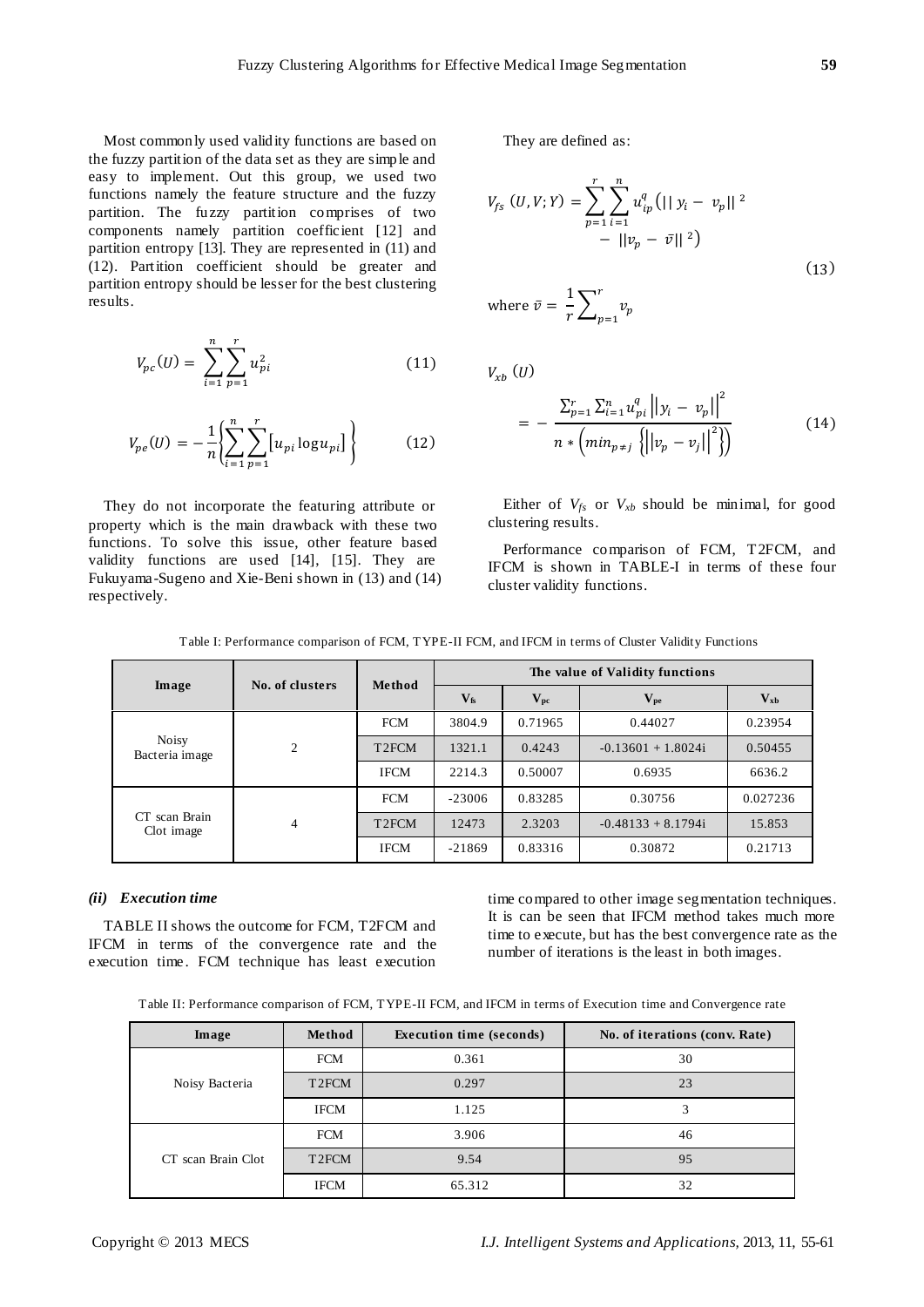#### *(iii) Misclassification error in brain image*

This parameter gives an idea about the misclassification of the resultant cluster being identified as compared to the ground truth image or manually segmented image. Ground image is manually segmented using FCM as it is already observed that it gives the best outcome in the absence of any disturbance or noise. For all the methods, the misclassification error is calculated. It is defined as [16]

$$
Error = \frac{|B_E \cap B_G| + |F_E \cap F_G|}{B_G + F_G} \tag{15}
$$

where  $B_G$  and  $B_E$  represent the background image pixels of the ground truth image and experimental image respectively.  $F_G$  and  $F_E$  are the foreground area pixels of the ground and experimental image respectively. The region other than the concerned (clot in this experiment) is considered as the background region.

In case of CT scan Brain image and is defined as:

$$
Error = \frac{|R_E^C \cap R_G^C| + |R_E^B \cap R_G^B|}{R_{GT}^C + R_G^B}
$$
 (16)

where  $R_E^C$  represents the clot region of the experimental image and  $R_G^C$  denote the same region for the ground truth image.  $R_G^B$  and  $R_E^B$  are the background regions of the ground truth image and the experimental image respectively.

TABLE-III shows the percentage of misclassification error in all the three algorithms. It can be observed that IFCM demonstrates the best performance with the least % of misclassification error.

|  |  | Table III: Percentage of Misclassification Error |  |
|--|--|--------------------------------------------------|--|
|--|--|--------------------------------------------------|--|

| Image              | <b>FCM</b> | <b>T2FCM</b> | <b>IFCM</b> |
|--------------------|------------|--------------|-------------|
| CT scan Brain clot | 1.283      | 0.962        | 0.537       |

#### **IV. Conclusion**

Clustering focuses on finding the boundaries of the desired object with precision. Medical images generally contain some percentage of noise and a considerable level of uncertainty. Clustering techniques can also be used to identify any region of abnormality in the noisy experimental images.

This paper, presents a comparison between three fuzzy based techniques namely - Fuzzy C-Means (FCM), Intuitionistic Fuzzy C-Means (IFCM), and Type-II Fuzzy C-Means (T2FCM). Experiments have been performed for two different kinds of images – Bacteria and CT scan Brain image with a hemorrhage/

For noiseless images, Fuzzy C-Means algorithm produced the best results, with IFCM finishing as a close contender and Type-II FCM is nowhere close. In the presence of noise, T2FCM is better than FCM, whereas IFCM out rightly stands at the top with the best segmentation results in comparison to the other two algorithms. T2FCM did a good job in removing noise at the cost of relative increase in size of the bacteria, whereas FCM does nothing to remove the noise in the bacteria. In case of the CT scan brain image, T2FCM algorithm, amplified the size of the clot and FCM reduced the size of the clot. So, we can conclude that T2FCM does not have the characteristics of an efficient technique for image segmentation. It may have had presented good theoretical results, but the practical results are not in agreement with those obtained in theory. Also, IFCM takes the least no. of iterations and gives the least percentage of misclassification error. Experiments can be performed with some other algorithms on the same images to get better results.

## **References**

- [1] J. C. Bezdek, L. O. Hall, L. P. Clarke. Review of MR image segmentation techniques using pattem recognition. *Medical Physical*, 1993, 20(4): 1033– 1048.
- [2] D. L. Pham, C. Y. Xu, J. L. Prince. A survey of current methods in medical image segmentation. *Annual Review of BiomediclEngineer*, 2000, 2: 315–337.
- [3] W. M. Wells, W. E. Lgrimson, R. Kikinis, et al. Adaptive segmentation of MRI data. IEEE Trans. on Medical Imaging, 1996, 15(4): 429–442.
- [4] J. C. Bezdek. Pattern recognition with fuzzy objective function algorithms. New York: Plenum Press,1981.
- [5] J. K. Udupa, S. Samarasekera. Fuzzy connectedness and object definition: theory, algorithm and applications in image segmentation.Graphical Models Image Processing, 1996, 58(3):246–261.
- [6] S. M. Yamany, A. A. Farag, S. Hsu. A fuzzy hyperspectral classifier for automatic target recognition (ATR) systems. Pattern Recognition Letters, 1999, 20: 1431–1438.
- [7] F.C.H. Rhee, C. Hwang, A Type-2 fuzzy c means clustering algorithm, in: Proc. in Joint 9th IFSA World Congress and 20th NAFIPS International Conference 4, 2001, pp. 1926–1929.
- [8] Atanassov's, Intuitionistic fuzzy sets, VII ITKR's Session, Sofia, 983 : Deposed in Central Science –